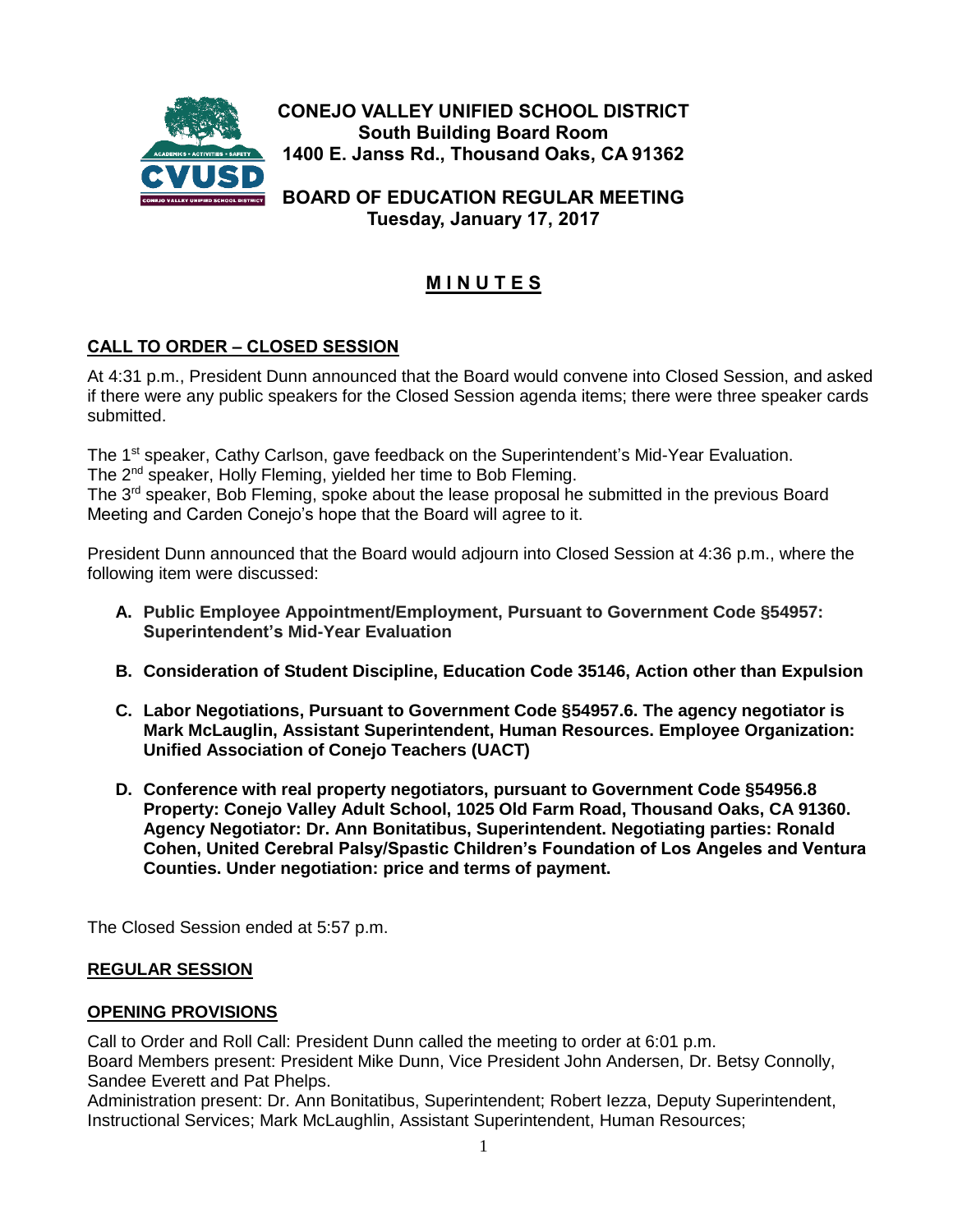Dr. Victor Hayek, Assistant Superintendent, Business Services; and Hyonchin Im-Turner, Executive Administrative Assistant.

President Dunn welcomed attendees to the meeting and read the procedural announcements.

# **Approval of the Agenda**

Mrs. Phelps moved to approve the agenda, seconded by Dr. Connolly. President Dunn asked if there was any discussion; there was none. Motion carried 5-0.

President Dunn moved onto the next item of business, which were presentations.

## **Presentation: Communications Department Updates - Kimberly Gold, Coordinator**

Mrs. Gold presented a mid-year update on the District's communications, community engagement and marketing endeavors. She spoke about the goal to have the customer experience match the brand promise and ways that the District plans to meet that goal through marketing, communications and community engagement. Highlights included website designs, analytics, the CVUSD app, social media platforms and community forums.

#### **Presentation: Measure I Presentation – Independent Citizens' Bond Oversight Committee Annual Report 2015-2016, Marshall Denninger, Chairperson**

Mr. Denninger began his presentation by acknowledging the Oversite Committee members and District staff for their efforts, participation in, and support of this committee. He submitted this Annual Report for fiscal year ended June 30, 2016, and explained how the funds were allocated. Mr. Denninger went on to explain what is included in the report, such as documented activities, minutes and fiscal reports by school site. He concluded by stating that the District has met all compliance requirements and that the Independent Official Audit is included in the report.

# **Comments from the Public**

President Dunn opened Public Comments at 6:31 p.m. and read the procedural statement. There were 18 speaker cards submitted.

- The 1<sup>st</sup> speaker, Jennifer Reed, asked the Board to be kind, calm, respectful and accepting.
- The 2<sup>nd</sup> speaker, Mesfin, spoke about moving CVHS to TOHS.
- The 3<sup>rd</sup> speaker, Todd Smith, stated that Common Core is not heading our District in the right direction.
- $\bullet$  The 4<sup>th</sup> speaker, Bob Scheffering, inquired about the logistics regarding the CVHS relocation to TOHS.
- The 5<sup>th</sup> speaker, Sarah Burns, expressed concerns about the CVHS move to TOHS.
- The 6<sup>th</sup> speaker, Heather Farrell, spoke about maintaining CVHS culture at TOHS.
- $\bullet$  The  $7<sup>th</sup>$  speaker, Jason Loose, spoke about Special Education students at TOHS, who would be affected by the CVHS to TOHS relocation.
- The 8<sup>th</sup> speaker, Kristin Benioff, spoke about moving CVHS to TOHS.
- The 9<sup>th</sup> speaker, Tasha Beaudoin, cited a research study conducted on displaced students.
- The 10<sup>th</sup> speaker, David Sheridan, questioned the Board on the CVHS to TOHS move.
- $\bullet$  The 11<sup>th</sup> speaker, Joseph Doria, spoke about a marketing dilemma if moving CVHS to TOHS.
- The 12<sup>th</sup> speaker, Paul Lichtenstein, spoke about monthly lease costs associated with CVHS to TOHS move.
- $\bullet$  The 13<sup>th</sup> speaker, Julie Tan, spoke about hardships with the CVHS to TOHS relocation.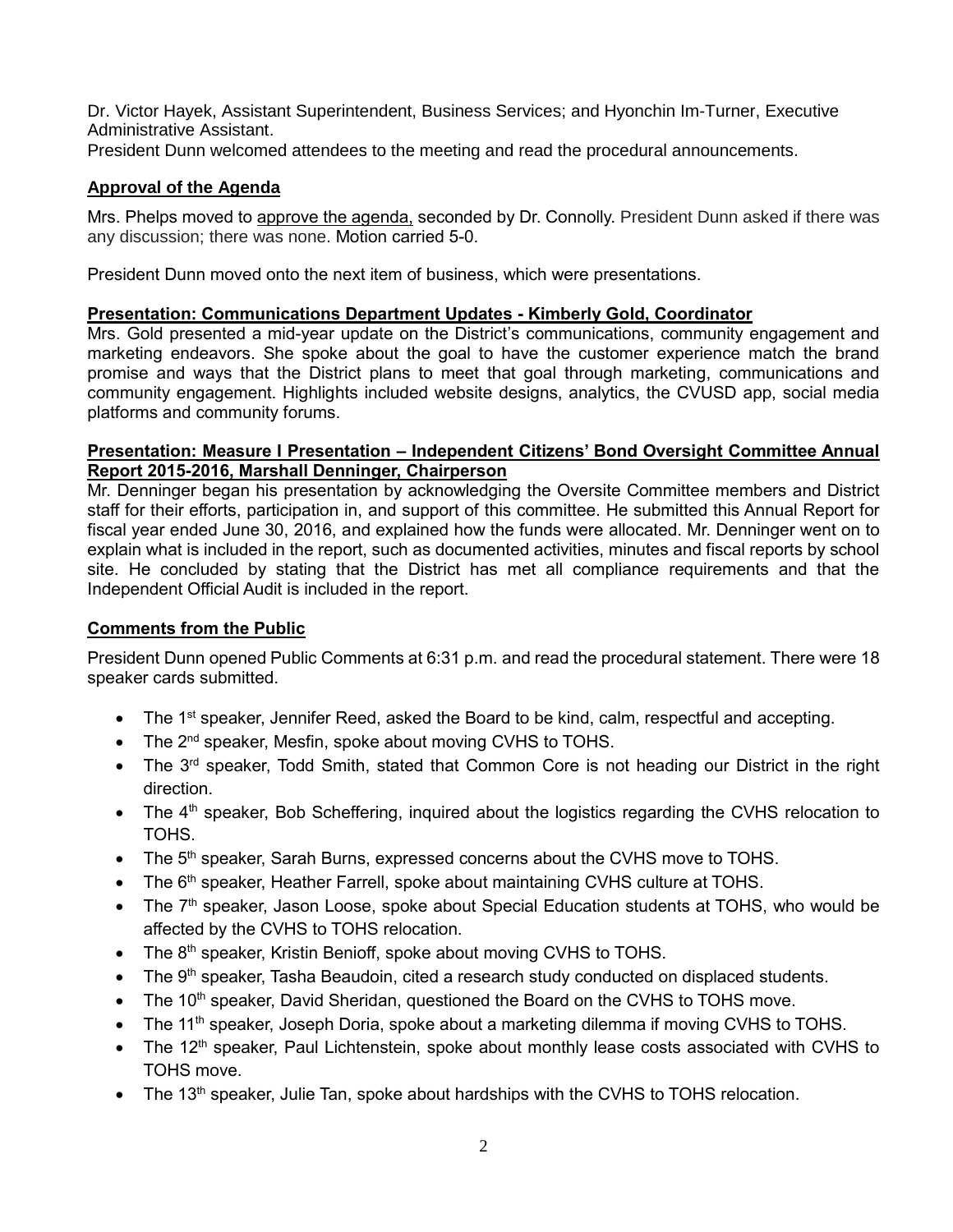- The 14<sup>th</sup> speaker, Sue Wells, asked the Board to consider other options for the CVHS to TOHS move.
- $\bullet$  The 15<sup>th</sup> speaker, Emily Gonzales, spoke about ethical responsibilities for CVHS to TOHS move.
- $\bullet$  The 16<sup>th</sup> speaker, Alessandro Neri, spoke about the Fair Act.
- $\bullet$  The 17<sup>th</sup> speaker, Shirley Corning, spoke about youth transgender suicide statistics and the Fair Act.
- $\bullet$  The 18<sup>th</sup> speaker, Nick Quidwa, questioned the location for school board meetings.
- The 19<sup>th</sup> speaker, Maria Elena Cruz, spoke about the Fair Act.
- The 20<sup>th</sup> speaker, Kinsie Flame, spoke about an email President Dunn sent.

Public Comments concluded at 7:16 p.m.

# **Comments from the Superintendent**

Dr. Bonitatibus recognized Pam Ross and her transition to NPHS, then spoke about the Leadership Conejo event at Acacia. She then talked about the successful participation in the Build CVUSD Facilities Master Plan process. Lastly, she announced that the District is in the process of creating video content and noted the enthusiastic participation of Mr. Grimes' class at NPHS in this project.

# **Comments from Individual Board Members**

Vice President Andersen spoke about the Teacher of the Month, Susan Rogers at Cypress Elementary. Mrs. Phelps then spoke about the lack of time the Board has had in the previous Board Meeting Closed Session, as well as today's, for the Superintendent's evaluation, therefore, they have set aside a special meeting to devote the time needed for this evaluation. She also gave recognition to Pam Ross. President Dunn recognized a personal friend, Mr. Fred Nuesca. Mrs. Everett thanked the public for coming to the meeting and speaking and the importance of the Board hearing the public. Dr. Connolly thanked staff at TOHS and CVHS for coming and speaking at this meeting. She then spoke about her position on the issue of the TOHS relocation to CVHS, the difficulty the Board has faced in discussing it, and how the recent elections have affected this issue. Dr. Connolly also gave reasons on why CVHS cannot temporarily relocate to the District office and the Board's work on finding the right circumstances for CVHS. Mrs. Everett then clarified that she has not been asked about the CVHS relocation and that the Board did not make that decision.

# **ACTION ITEMS – GENERAL**

# **Human Resources**

- **A. Approval of Agreement Between the Conejo Valley Unified School District and York Risk Services Group, Inc., ThirdParty Claims Administration of the Self-Funded Workers' Compensation Program.** Vice President Andersen made the motion to approve, seconded by Dr. Connolly. Motion carried 5-0.
- **B. Approval of Agreement Between the Conejo Valley Unified School District and the Ventura County Schools Self-Funding Authority (VCSSFA) to Join the Workers' Compensation Claims Administration Dedicated Unit.** Mrs. Phelps made the motion to approve, seconded by Dr. Connolly. Motion carried 5-0.
- **C. Resolution #16/17-15: "National School Counseling Week" – February 6-10, 2017.** Mrs. Phelps made the motion to approve, seconded by Dr. Connolly. Motion carried 5-0.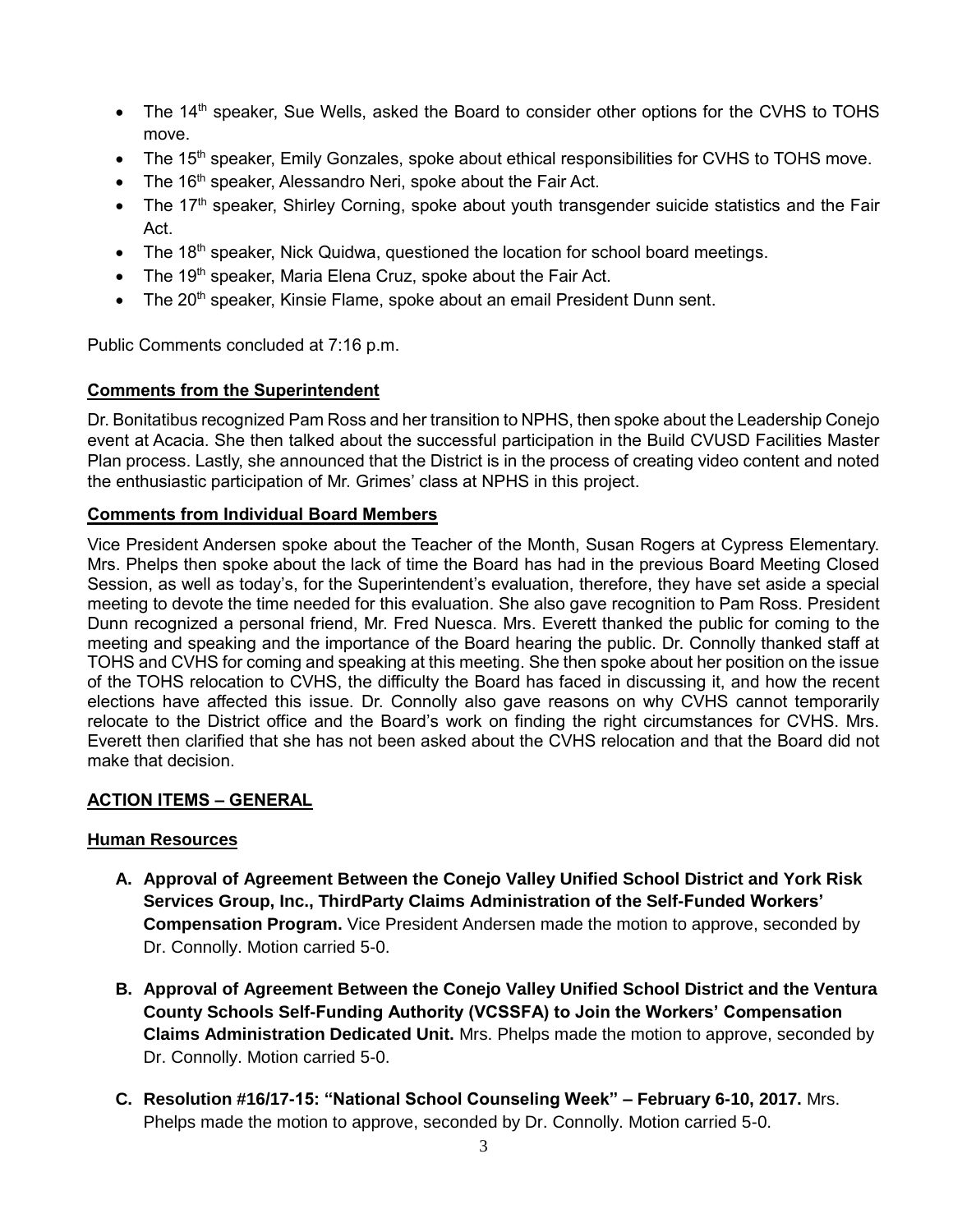## **Instructional Services**

- **A. Approval of Replacement of a New Core Literature Title for English Grade 11.** Dr. Connolly made the motion to approve, seconded by Mrs. Phelps. Motion carried 5-0.
- **B. Approval of Amendments to Administrative Regulation 6174 – Education for English Language Learners, and Addition of Exhibit – 6174.** Vice President Andersen made the motion to approve, seconded by Dr. Connolly. Motion carried 5-0.
- **C. Resolution #16/17-14 Ronald Reagan Day.** Vice President Andersen made the motion to approve, seconded by Mrs. Phelps. Motion carried 5-0.
- **D. Approval of Replacement of Board Policy 6142.94 – History-Social Science Instruction.**  Mrs. Everett made the motion to approve, seconded by Vice President Andersen. President Dunn opened Public Comments at 7:45 p.m.. There were 54 speaker cards submitted.
- The 1<sup>st</sup> speaker, Sandee Saurman, spoke about influence of LGBTQ community on curriculum.
- The 2<sup>nd</sup> speaker, Adria Resnick, urged the Board to accept the Fair Act as written.
- The 3<sup>rd</sup> speaker, Reed Leferre, yielded.
- $\bullet$  The 4<sup>th</sup> speaker, Garry Pace, spoke about family values in relation to Making the Framework Fair.
- $\bullet$  The 5<sup>th</sup> speaker, Bart Bennett, spoke about Making the Framework Fair.
- The  $6<sup>th</sup>$  speaker, Liz H., spoke of the importance to following law.
- The 7<sup>th</sup> speaker, Melodie Bennett, spoke about SB48.
- $\bullet$  The 8<sup>th</sup> speaker, Karan Kyzar, spoke about wanting all members of the community to be represented and part of an inclusive community.
- The  $9<sup>th</sup>$  speaker, Sue B., yielded.
- $\bullet$  The 10<sup>th</sup> speaker, John Achenbach, asked that the Board wait until children are in high school to teach them certain parts of the curriculum.
- The 11<sup>th</sup> speaker, Tim Cooley, spoke in support of SB48 and voiced that sexuality should be taught in sex education.
- The  $12<sup>th</sup>$  speaker, Joseph Salant, spoke about civility in public discourse and considering age appropriateness in the Framework.
- $\bullet$  The 13<sup>th</sup> speaker, Mark Lock, spoke about the importance of children being able to see themselves in books.
- $\bullet$  The 14<sup>th</sup> speaker, Stu Ackerman, spoke in favor of the Fair Act.
- The 15<sup>th</sup> speaker, Shoshana Brower, spoke about how the GreenPrint for Learning includes diversity.
- The 16<sup>th</sup> speaker, Sue, thanked several Board members, and asked the Board not to force LGBTQ into textbooks.
- $\bullet$  The 17<sup>th</sup> speaker, Marc Keenberg, was absent.
- The  $18<sup>th</sup>$  speaker, Jenny Kreitman, yielded.
- $\bullet$  The 19<sup>th</sup> speaker, Karen Simon, spoke about separating church and state.
- The 2<sup>0th</sup> speaker, Karen Gorback, urged the Board to approve the Board Policy.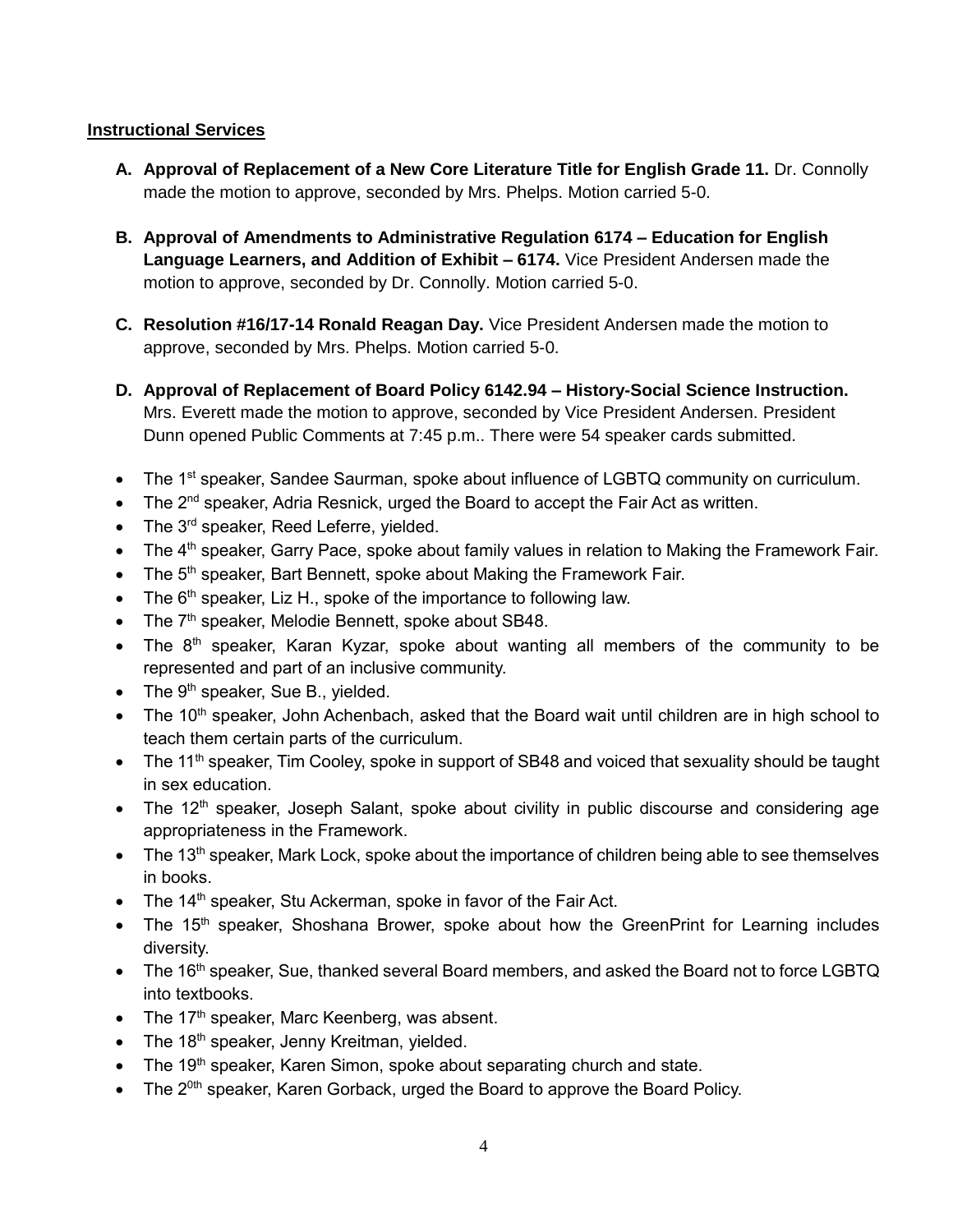- The 21<sup>st</sup> speaker, Shannon Nese, requested that the Board cite sources of information and asked them to vote for the Act as written.
- The 22<sup>nd</sup> speaker, Ella Fortney, spoke in favor of the Fair Act.
- The 23<sup>rd</sup> speaker, Bronte Brazier, spoke about education providing discussion on diversity and the need for tolerance.
- The 24<sup>th</sup> speaker, Olivia Braheem, spoke in favor of the Fair Act and the importance of spreading tolerance.
- $\bullet$  The 25<sup>th</sup> speaker, MaryAnne Van Zuyle, spoke about teaching civil rights.
- $\bullet$  The 26<sup>th</sup> speaker, Sebastian Maya, spoke about equality and freedom in favor of the Fair Act.
- $\bullet$  The 27<sup>th</sup> speaker, Katy Webb, spoke in favor of the Fair Act.
- $\bullet$  The 28<sup>th</sup> speaker, Tammie Schuett, asked the Board to consider humanity in their vote.
- The 29<sup>th</sup> speaker, Joyce Huchin, spoke in favor of the Fair Act and to advocate for separation of church and state.
- $\bullet$  The 30<sup>th</sup> speaker, Jessica Sherk, was absent.
- The 31<sup>st</sup> speaker, Kerry Anderson, asked that the Board not approve homosexuality being taught in the classroom.
- The 32<sup>nd</sup> speaker, Steve Simmons, requested that the Board follow law and only implement what is mandated.
- The 33<sup>rd</sup> speaker, Bonnie Shubb, yielded.
- The 34<sup>th</sup> speaker, Sally Hibitts, spoke in favor of supporting Board Policy updates.
- The 35th speaker, Joan Edwards, spoke about the movie, *Hidden Figures*.
- $\bullet$  The 36<sup>th</sup> speaker, Richard Ryder, spoke in support of the Fair Act.
- $\bullet$  The 37<sup>th</sup> speaker, Narissa Petchumrus, spoke about an inclusive curriculum.
- $\bullet$  The 38<sup>th</sup> speaker, Wendy Hellmann, spoke about the need to embrace diversity.
- $\bullet$  The 39<sup>th</sup> speaker, Heidi Nielsen, stated that activist groups should not be allowed to create curriculum.
- $\bullet$  The 40<sup>th</sup> speaker, Doug Nickles, yielded.
- The 41<sup>st</sup> speaker, Leesi Nickles, shared an experience and asked the Board to be fair and for the community to be civil in discussing uncomfortable topics.
- $\bullet$  The 42<sup>nd</sup> speaker, Robert White, spoke about the importance of parents teaching children in the home.
- The 43<sup>rd</sup> speaker, Nick Quidwai, questioned if we are an open and inclusive District.
- $\bullet$  The 44<sup>th</sup> speaker, Todd Nielsen, spoke in favor of the Fair Act, but not the Framework.
- The 45<sup>th</sup> speaker, Paul Smith, spoke about President Dunn's email response to a parent.
- $\bullet$  The 46<sup>th</sup> speaker, Pamela Lopez, defined family values from her perspective.
- The 47<sup>th</sup> speaker, Ken Wilkinson, asked the Board to be careful with age appropriateness in the curriculum.
- $\bullet$  The 48<sup>th</sup> speaker, Claire Fratello, asked the Board to pass the Framework as submitted.
- The 49<sup>th</sup> speaker, Steve Bilson, asked the Board to make age appropriate guidelines.
- $\bullet$  The 50<sup>th</sup> speaker, Janie Ahlberg, spoke about the separation of church and state and that kids need to be inspired by people who are the same as they are.
- $\bullet$  The 51<sup>st</sup> speaker, Laura McLean, expressed that the policy should guide the curriculum committee.
- $\bullet$  The 52<sup>nd</sup> speaker, Mary Maki, shared experiences in support of recognizing all individuals.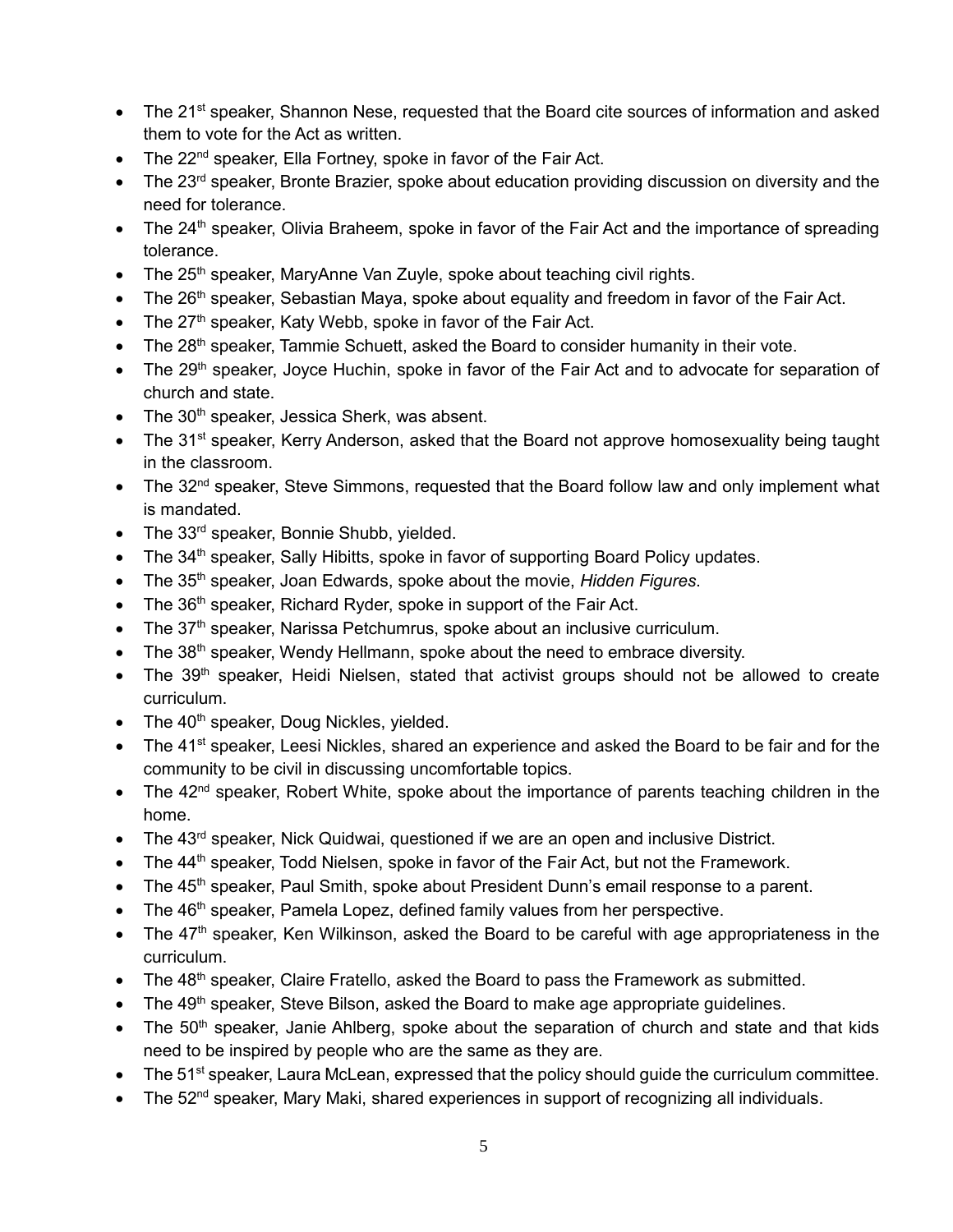- $\bullet$  The 53<sup>rd</sup> speaker, Emma Rogers, share her experience in starting the Gay/Straight Alliance at her school.
- $\bullet$  The 54<sup>th</sup> speaker, Talia Lewis, shared her experience with the LGBTQ community and stated that the Fair Act would detract students' focus.

President Dunn closed the Public Comments at 9:35 p.m. and asked if the Board had any questions or comments. Mrs. Everett spoke about the Fair Act, the Framework and suggested amendments to the Board Policy. Dr. Connolly then asked questions to clarify those amendments, to which Mrs. Everett further explained. The Board then asked staff to wordsmith one part of the policy for greater clarity.

Vice President Andersen stated that he would be interested in contacting those who spoke about wanting to bridge the divide between the two opposing views in the community.

President Dunn asked if there was any further discussion, to which there was none. Mrs. Everett's motion to include her amendments carried 5-0. The motion to approve the amended Board Policy carried 5-0.

## **Business Services**

No Items.

# **ACTION ITEMS – CONSENT**

Mrs. Phelps made the motion to approve the Consent Agenda, seconded by Dr. Connolly. President Dunn asked if there was any discussion, which there was none. Motion carried 5-0.

## **A. Approval of Minutes from the Board Meeting of January 3, 2017.**

## **B. Personnel Assignment Orders:**

- 1. Certificated Service: A. New Employment / Leaves of Absence / Retirement / Resignation / Separation: Counselors, Teachers Order #: R16-181 - R16-184
- 2. Classified Service:
	- A. New Employment (Probationary to Perm) / Assignment Change / Change in Status Orders #: C16-340 - C16-349
	- B. Substitute / Provisional / Additional Assignment Orders #: C16-350 - C16-357
	- C. Establishment / Modification / Elimination of Positions Orders #: C16-358 - C16-359
- 3. Classified Service Exempt:
	- A. Walk-on Coach Orders #: E16-484 - E16-494
	- B. Campus Supervisor, Proctor, Specialist, Student Helpers, Others
	- C. Orders #: E16-495 E16-515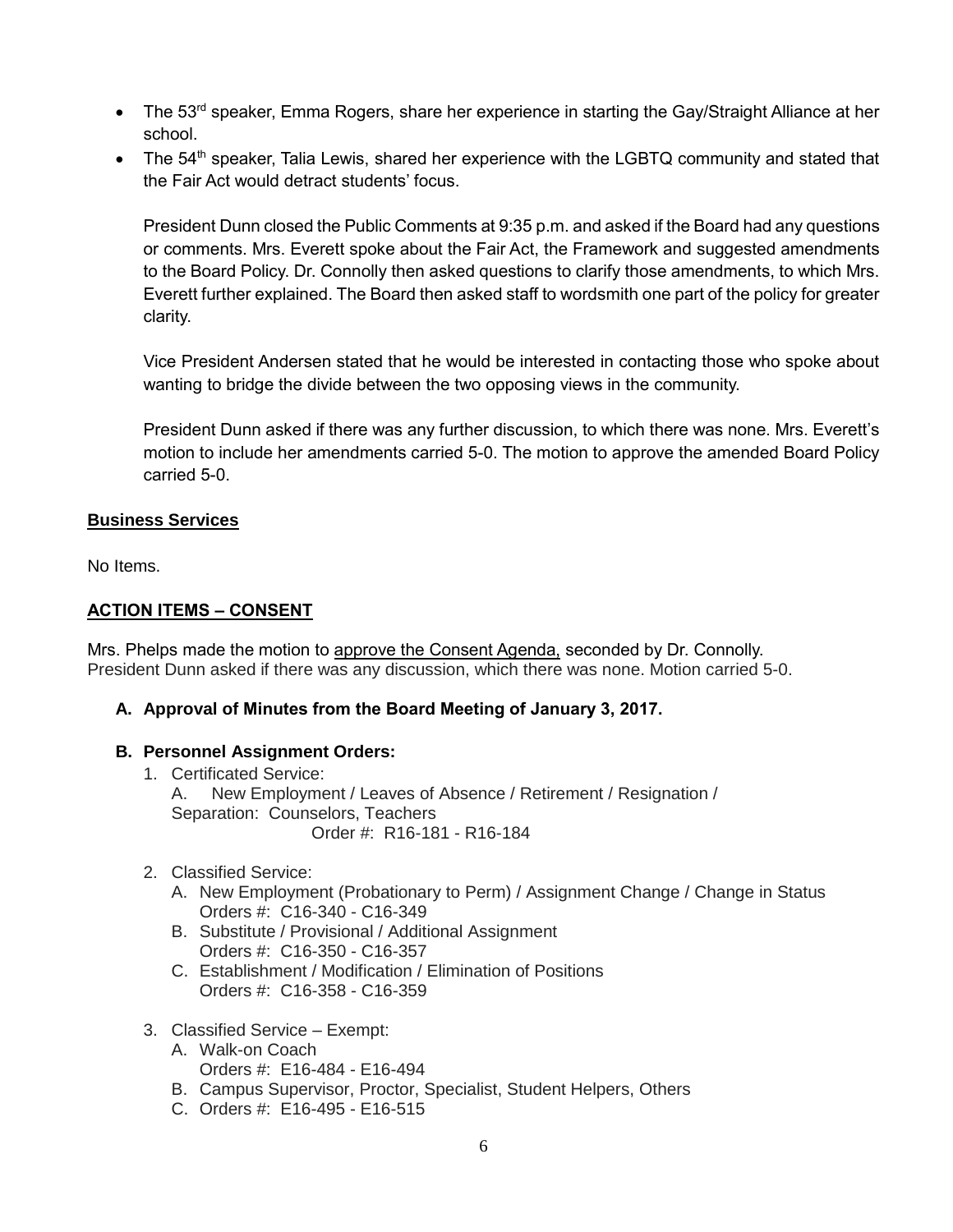- **C. Stipulated Agreement – Student 2-16/17 SA**
- **D. Readmission of Expelled Student 3-15/16 E**
- **E. Readmission of Expelled Student 4-15/16 E**
- **F. Readmission of Expelled Student 5-15/16 E**
- **G. Readmission of Expelled Student 6-15/16 E**
- **H. Parent Support/Booster Organization Reauthorization**
- **I. Watercraft Field Trip Request – Earths Magnet School**
- **J. Approval of Quarterly Report on Williams Uniform Complaints**
- **K. Approval of Purchase Order Report #915**
- **L. Measure I: Approval of Award of Master Services Agreement – Newbury Park High School Pool Renovation – NAC Architecture**
- **M. Approval of Change Order #1 – Various School Sites – Technology Infrastructure Phase II – Golden Phoenix Construction Company**
- **N. Approval of Change Order #1 – Newbury Park High School – Interior Painting – Ray-Mac Painting, Inc.**
- **O. Approval of Notice of Completion – Redwood Middle School – SBAC Lab – Ardalan Construction Company, Inc.**
- **P. MEASURE I: Approval of Notice of Completion – Newbury Park High School – Interior Painting – Ray-Mac Painting, Inc.**
- **Q. MEASURE I: Approval of Notice of Completion – Various School Sites – Technology Infrastructure Phase II – Golden Phoenix Construction Company**
- **R. Approval of Notice of Completion – Newbury Park High School – Flooring – Reliable Floor Covering, Inc.**
- **S. Approval of Notice of Completion – Thousand Oaks High School – Flooring – Reliable Floor Covering, Inc.**
- **T. PROP 39: Approval of Notice of Completion – Various School Sites – Energy Management Lighting – Sylvania Lighting Services Corporation**

## **INFORMATION/DISCUSSION ITEMS – GENERAL – HUMAN RESOURCES**

No Items.

# **INFORMATION/DISCUSSION ITEMS – GENERAL – INSTRUCTIONAL SERVICES**

## **A. Approval of 2016/2017 School Plans for Student Achievement**

## **INFORMATION/DISCUSSION ITEMS – GENERAL – BUSINESS SERVICES**

No Items.

## **ADJOURNMENT**

President Dunn adjourned the Open Session at 10:10 p.m. **The next regularly-scheduled Board meeting will be Tuesday, February 7, 2017, 4:15 p.m. Discussion Session, 5:00 p.m. Closed**